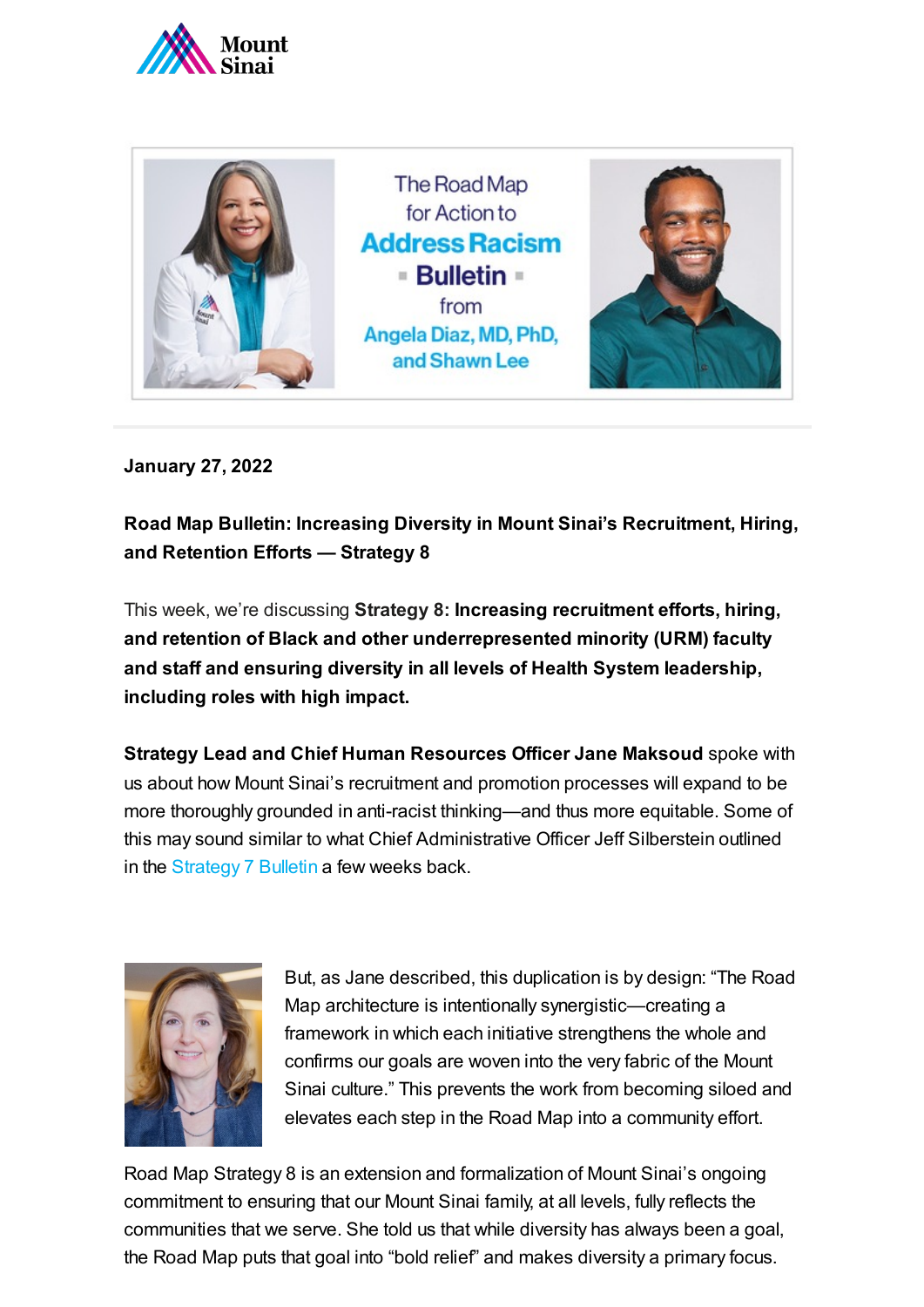During her 20+ years in Human Resources (HR), Jane has seen Mount Sinai make great progress in diversifying our employee population, but she says we must keep moving forward, as there is more work to be done, with special attention to leadership roles across the system.

The changes being made by the HR Department, in collaboration with many others, began with foundational efforts that may seem small, but have the potential for significant impact and allow Mount Sinai to disrupt existing structures in favor of more inclusive processes.

One example of an improvement is how a team of diverse HR professionals reviews job descriptions for the Mount Sinai Health System to ensure they include specific, thoughtful, and deliberate anti-racist language. This is intended to communicate our values at the very outset of Mount Sinai's relationship with a potential employee and to encourage URM candidates to apply for open positions.

Now, the system Vice Presidents from HR and Labor Relations, collaborating with Pamela Abner, Vice President and Chief Diversity Operations Officer, are reviewing system HR policies through a lens of equity to uphold anti-racist behaviors and practices. The end goal is a comprehensive human resources system—from job postings to policies for existing staff—that fully and deliberately embraces anti-racist thinking.

In her words, Jane describes this system as one in which **"we're not just looking to simply accept each other's special attributes—we're looking to celebrate them and appreciate the unique ways those distinctions define us and make us stronger as an organization."**

Having these policies in place will allow the HR team to make additional modifications to our systems for recruitment and promotion. This next step will expand upon some of the relationship-based recruitment paradigms of the past and embrace new approaches in which candidates from under-represented or marginalized groups are mentored and supported from within the Health System. This includes new programs like the [Black Executive](https://www.mountsinai.org/files/MSHealth/Assets/HS/About/Diversity/RoadMapBulletin-BlackExecutiveAccelerationProgram.pdf) Acceleration Program and using external recruitment consultants who have demonstrated success in talent acquisition and who are specifically aligned with our anti-racist mission.

As we mentioned at the beginning of this note, Strategy 8 intentionally overlaps and works in concert with other Road Map strategies—and we look forward to diving deeper into the mentorship programs in a few weeks. Until then, we hope you will engage in anti-racist activities by attending an upcoming event.

All the best, Angela and Shawn